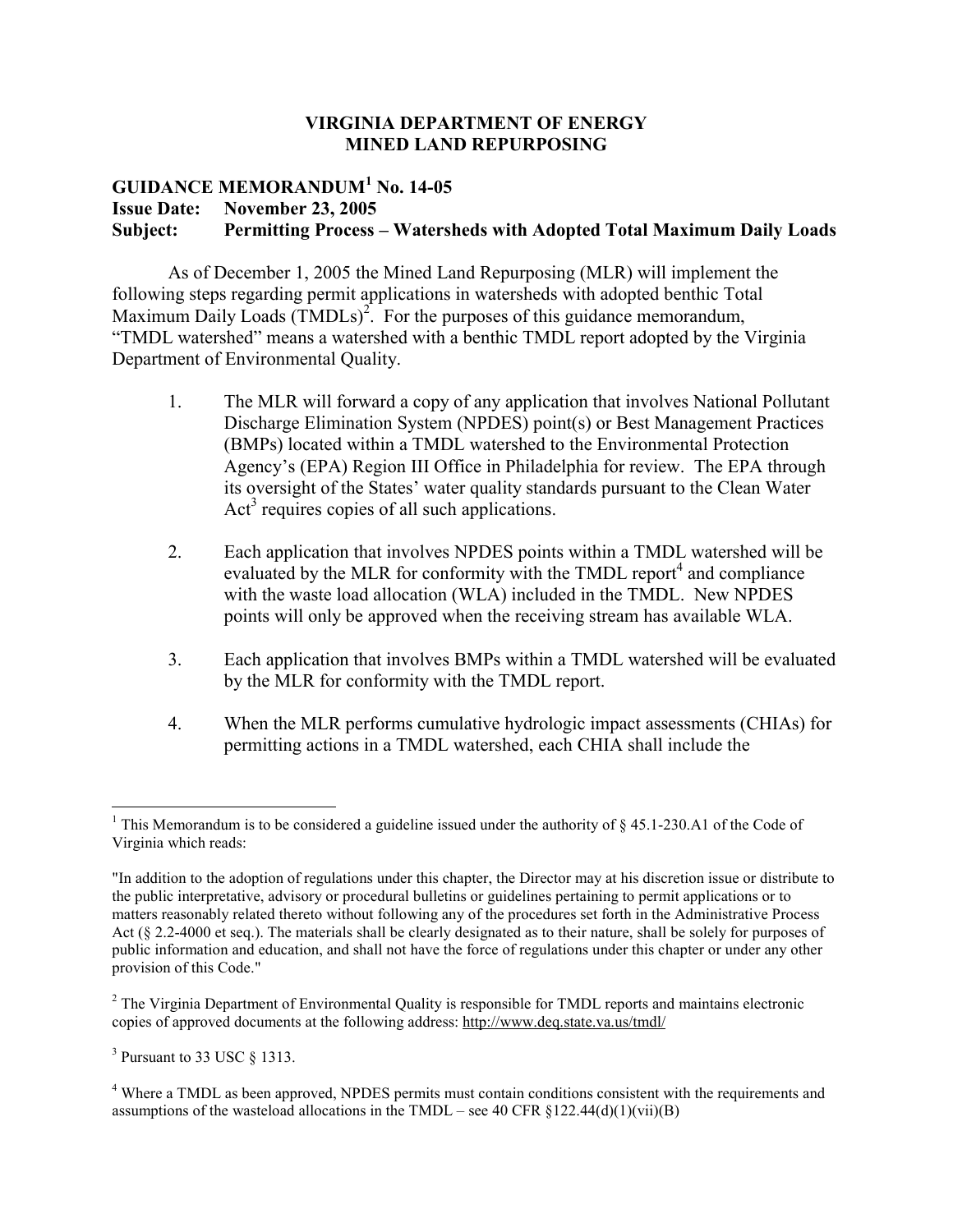GUIDANCE MEMORANDUM No. 14-05 Issue Date: November 23, 2005 Subject: Permitting Process – Watersheds with Adopted Total Maximum Daily Loads Limits Page 2

> evaluation for conformity with the TMDL report and compliance with the adopted waste load allocation set under the TMDL report.

The following provides general guidance for processing, review, and findings of permitting actions in a TMDL watershed:

# Step 1: EPA Notification

Each application will be screened by the Division's Technical Services Section to determine if existing permitted areas or proposed permit areas are located within a TMDL watershed. The reviewer will compare the permit boundary to the TMDL watershed boundaries, as maintained on the MLR network. If the application involves an area that is or may be located within a TMDL watershed, the application will be routed to the agency's TMDL coordinator.

The TMDL coordinator will -

- Evaluate the application for conformity with the TMDL report and compliance with the waste load allocations (WLAs) included in the TMDL. The evaluation will be conducted in accordance with the Technical Services Section's time standard on application review.
- Determine if the application involves new NPDES points or BMPs within a TMDL watershed boundary. If so, it will be copied to the U.S. Environmental Protection Agency representative<sup>5</sup>. The permit applicant may be requested to make copies of certain sections of the application for  $EPA<sup>6</sup>$ .
- Forward comments received from EPA to the permit applicant.
- Whenever biological water quality goals are obtained for a TMDL watershed (before, during, or after implementation), the TMDL coordinator will petition EPA to approve an amendment to the WLA for that watershed.

# Step 2: Waste Load Allocations

New NPDES points located within a TMDL watershed may be approved by the MLR when the receiving stream has available WLAs. The TMDL coordinator will track assigned and available WLAs and provide that information electronically to MLR Staff through a MLR network folder. The TMDL coordinator will also make that information available electronically, upon request, to other agencies, applicants, and interested parties.

 $<sup>5</sup>$  The EPA representative's address is 3WP11, USEPA Region 3, 1650 Arch Street, Philadelphia, PA 19103-2029</sup>

<sup>6</sup> EPA will review and provide comments as appropriate within 30 days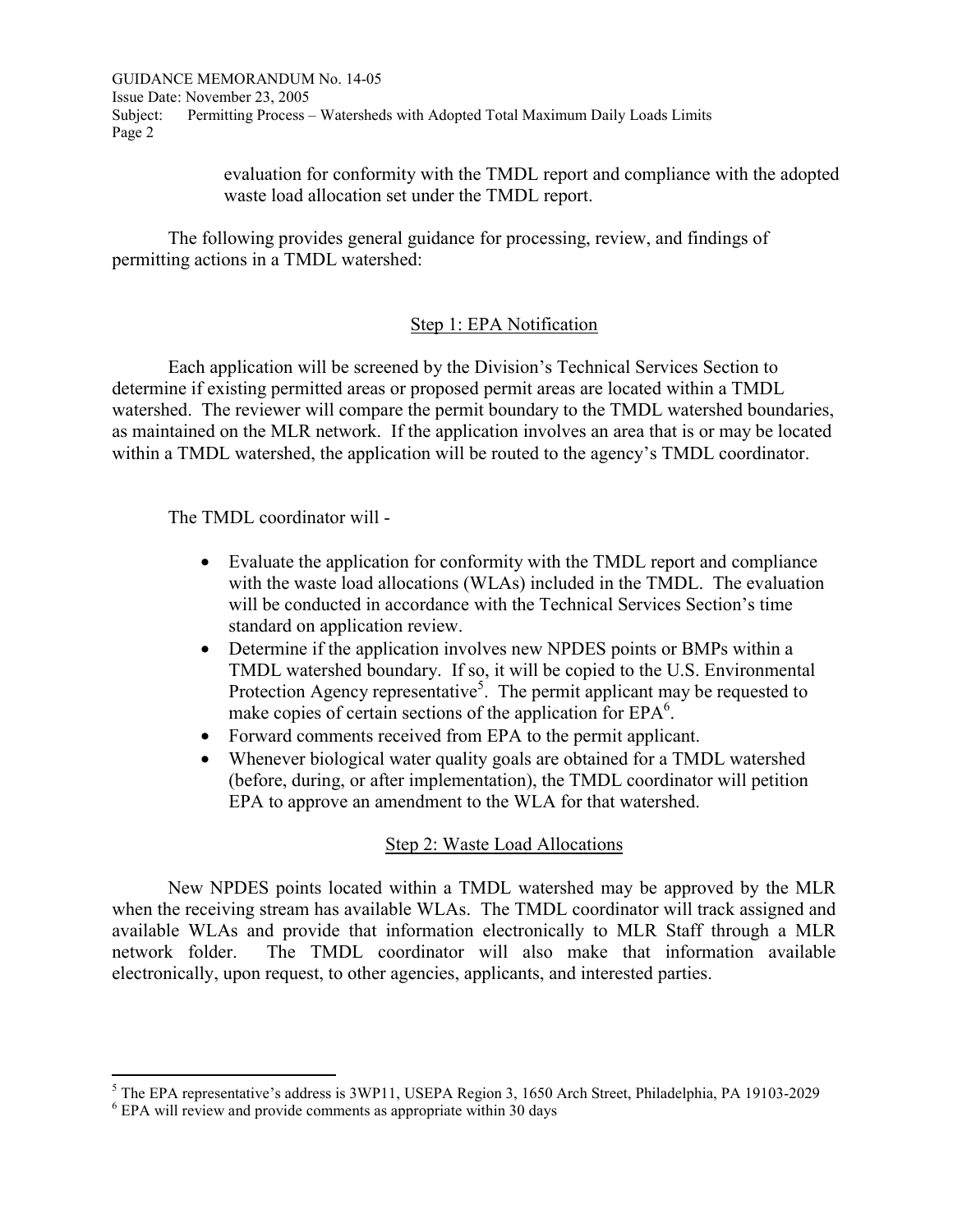GUIDANCE MEMORANDUM No. 14-05 Issue Date: November 23, 2005 Subject: Permitting Process – Watersheds with Adopted Total Maximum Daily Loads Limits Page 3

Prior to approval of new NPDES points within a TMDL watershed, the MLR Water Quality staff will confer with the TMDL coordinator and/or consult the WLA information folder<sup> $\bar{\tau}$ </sup> to determine that a WLA is available.

Applications that involve NPDES discharge points within TMDL watersheds with total dissolved solids (TDS) WLAs shall include a plan to monitor TDS and conductivity at designated outfalls. The monitoring should be designed to assess TDS loading, but shall not include the assignment of effluent limits. The TMDL coordinator and Water Quality staff will use the monitoring to track loadings and evaluate conformity with the adopted TMDL.

Loadings for other WLAs will be tracked using results of routine NPDES monitoring. When tracking indicates that WLAs are being exceeded, the MLR will request the permittee to revise the BMPs to reduce waste loads.

#### Step 3: BMPs

A BMP approach will be used in Virginia to meet WLAs in lieu of altered effluent limitations for permitted coal mine point source discharges.

The Virginia Coal Surface Mining Reclamation Regulations (VCSMRR) require active mining operations to use sediment control measures and BMPs to prevent additional contributions of solids to stream flow and to minimize erosion to the extent possible. The measures include practices carried out within and adjacent to the disturbed mining area and consist of the utilization of proper mining and reclamation methods and control practices, singly or in combination. These methods and practices include, but are not limited to –

- 1) Disturbing the smallest area at any one time during the mining operation through progressive backfilling, grading, and prompt revegetation;
- 2) Stabilizing the backfill material to promote a reduction in the rate and volume of runoff;
- 3) Diverting runoff away from disturbed areas;
- 4) Directing water and runoff with protected channels;
- 5) Using straw, mulches, vegetative filters, and other measures to reduce overland flow; and,
- 6) Reclaiming all lands disturbed by mining as contemporaneously as practicable.

In addition to the use of sediment control measures and BMPs within the disturbed mine area, the regulations require coal mining haulroads to be designed and constructed to ensure environmental protection appropriate for their intended use. In a watershed where pollution load reductions for solids are necessary for active mining operations to meet an approved TMDL, haulroad design, construction, and maintenance shall be performed in consideration of the TMDL. This may include paving haulroads and/or increasing the size of haulroad sumps.

<sup>&</sup>lt;sup>7</sup> Electronic WLA tracking format  $\&$  information will be made available soon after 12-01-05.